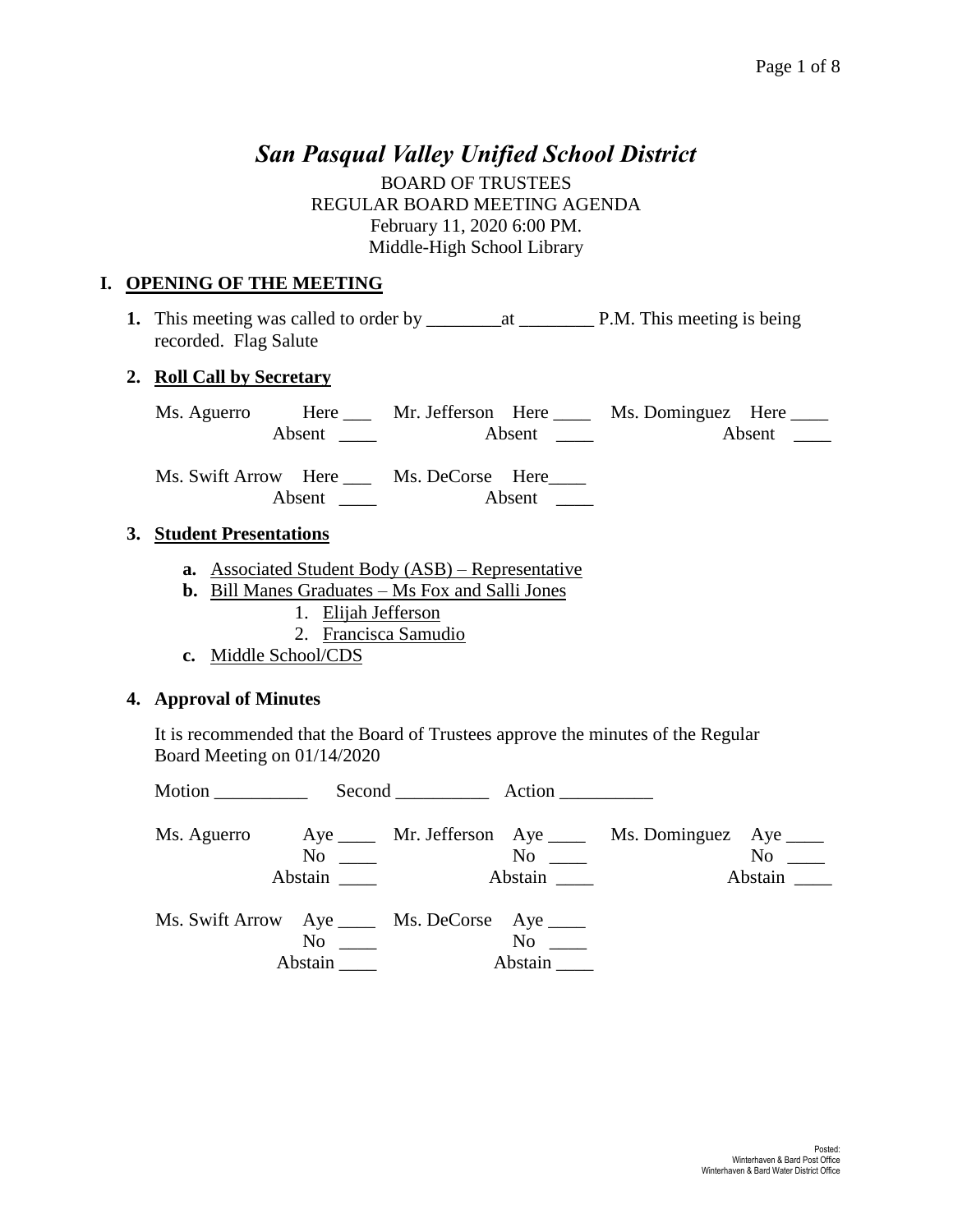#### **5. Approval of Warrants**

Per EdCode 42631 and SPVUSD BP 3314, it is recommended that the Board of Trustees ratify the January warrants in the amount of \$327,411.47

| Motion |                                                                 | Second Action |                                                        |                                                                       |                      |
|--------|-----------------------------------------------------------------|---------------|--------------------------------------------------------|-----------------------------------------------------------------------|----------------------|
|        | $No \ \_$<br>Abstain                                            |               | $\overline{N}$ o $\overline{\phantom{nnn}}$<br>Abstain | Ms. Aguerro Aye _____ Mr. Jefferson Aye _____ Ms. Dominguez Aye _____ | $No \_\_$<br>Abstain |
|        | Ms. Swift Arrow Aye _____ Ms. DeCorse Aye ____<br>No<br>Abstain |               | $\rm No$<br>Abstain                                    |                                                                       |                      |

#### **6. Public Comments**

Are there any public comments speakers who require translation?

\*Persons who have complaints against Board members or District staff are encouraged to seek resolution to those complaints by using the San Pasqual Valley Unified School District written complaint procedures before orally addressing them at a meeting. The Board will not respond to such complaints until the applicable complaint procedure (BP/AR 1312.1) has been followed and has reached the Board level. Where a complaint concerns a District employee identifiable by name, position, or other facts, the Board cannot respond until proper written notice has been given to the employee pursuant to Government Code Section 54957.

Comments shall be limited to three minutes per person (six minutes if translation is required) and twenty minutes (forty minutes if translation is required) for all comments, per topic, unless the board president, subject to the approval of the Governing Board, sets different time limits

- **a.** Are there any members of the public to be heard on items not appearing on agenda that are within the jurisdiction of the District?
- **b.** Are there any members of the public to be heard on items appearing on the agenda?
- **c.** Are there any members of the public or parents/guardians of Indian children on equal participation in educational programs provided by the district. Title VII of The Elementary and Secondary Education Act as amended by the Every Student Succeeds Act or PL 114-95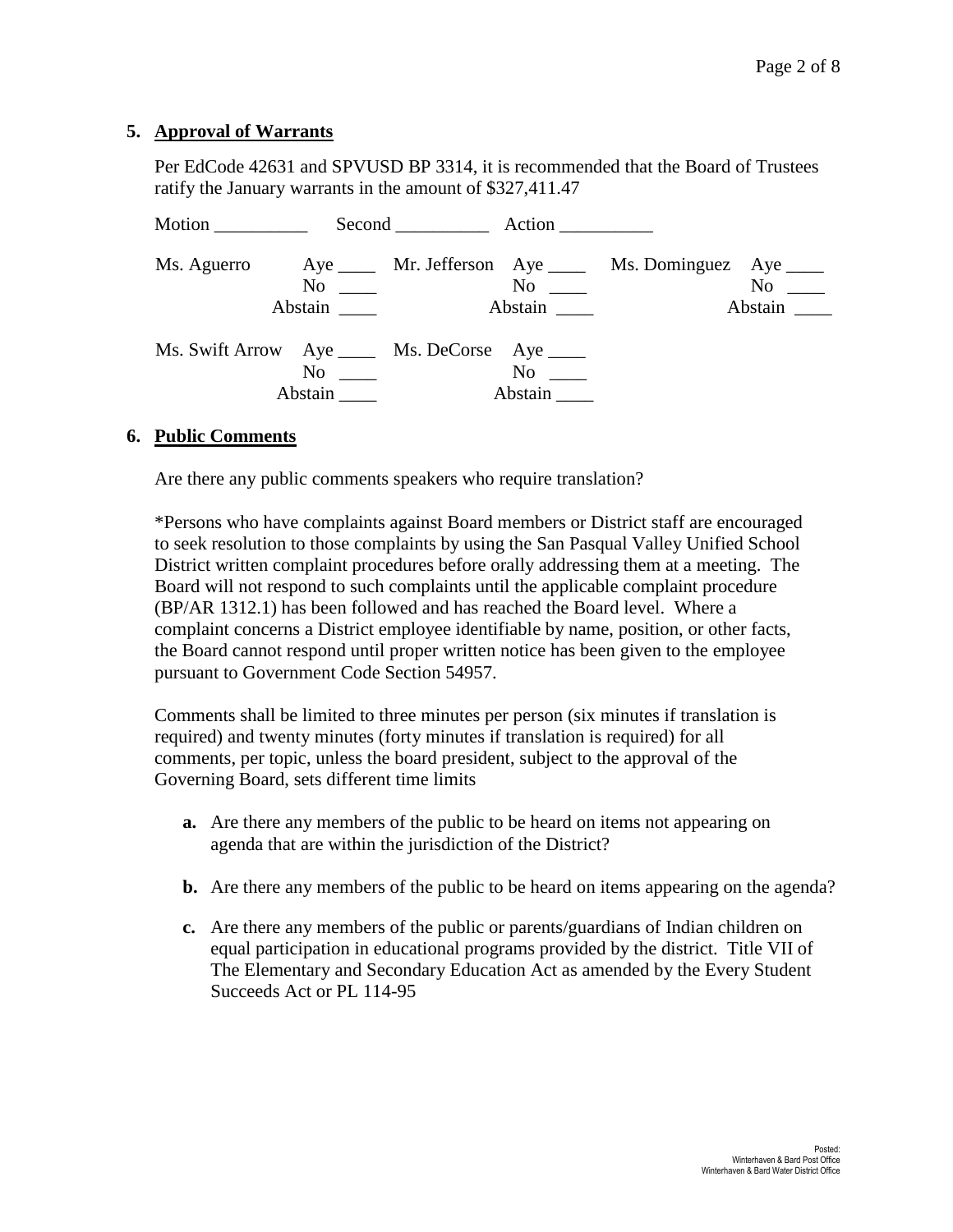#### **7. CALL TO ORDER PUBLIC HEARING Time: \_\_\_\_\_\_\_\_\_\_\_**

|             |                                 | Motion Second Action                                                  |                                                                            |
|-------------|---------------------------------|-----------------------------------------------------------------------|----------------------------------------------------------------------------|
| Ms. Aguerro | $\mathrm{No}$ $\_\_$<br>Abstain | $\mathrm{No}$ $\_\_$<br>Abstain                                       | Aye ______ Mr. Jefferson Aye _____ Ms. Dominguez Aye ____<br>No<br>Abstain |
|             | N <sub>0</sub><br>Abstain       | Ms. Swift Arrow Aye _____ Ms. DeCorse Aye ____<br>$\rm No$<br>Abstain |                                                                            |

Motion to Open Public Hearing

PUBLIC HEARING: Title VII and Impact Aid. Seeking input from parents of Indian children, tribal officials, the Impact Aid Committee and any other interested persons regarding the development or review of education programs and services allowing for the participation of Indian students on an equal basis in the District.

Pursuant to BP/AR 1270, the Memorandum of Understanding between San Pasqual Valley Unified School District and the Quechan Tribe, AR 1270.2, and Title VII, the District will ensure the equal basis participation of, and trible and parental involvement in the education, of those students who live on federal lands and are claimed for payment under the Title VII of Public Law 103-382. BP/AR 1270 and AR 1270.2 were approved by the board on 12.10.19 Copies of the Impact Aid Report 18.19 and the Indian Policy and Procedures are available at the District Office upon request.

We open the floor to Public Comments regarding education programs and services of Indian students at San Pasqual Valley Unified School District; please only speak on this topic:

\_\_\_\_\_\_\_\_\_\_\_\_\_\_\_\_\_\_\_\_\_\_\_\_\_\_\_\_\_\_\_\_\_\_\_\_\_\_\_\_\_\_\_\_\_\_\_\_\_\_\_\_\_\_\_\_\_\_\_\_\_\_\_\_\_\_\_\_\_ \_\_\_\_\_\_\_\_\_\_\_\_\_\_\_\_\_\_\_\_\_\_\_\_\_\_\_\_\_\_\_\_\_\_\_\_\_\_\_\_\_\_\_\_\_\_\_\_\_\_\_\_\_\_\_\_\_\_\_\_\_\_\_\_\_\_\_\_\_

| Motion to declare the Public Hearing closed |         |                                                |                                                                                                                                                                                                                               |                                                                       |           |
|---------------------------------------------|---------|------------------------------------------------|-------------------------------------------------------------------------------------------------------------------------------------------------------------------------------------------------------------------------------|-----------------------------------------------------------------------|-----------|
|                                             |         |                                                |                                                                                                                                                                                                                               | Ms. Aguerro Aye _____ Mr. Jefferson Aye _____ Ms. Dominguez Aye _____ |           |
|                                             | No      |                                                |                                                                                                                                                                                                                               |                                                                       | $No \_\_$ |
|                                             | Abstain |                                                | Abstain                                                                                                                                                                                                                       |                                                                       | Abstain   |
|                                             |         | Ms. Swift Arrow Aye _____ Ms. DeCorse Aye ____ |                                                                                                                                                                                                                               |                                                                       |           |
|                                             |         |                                                | No note that the set of the set of the set of the set of the set of the set of the set of the set of the set of the set of the set of the set of the set of the set of the set of the set of the set of the set of the set of |                                                                       |           |
|                                             | Abstain |                                                | Abstain                                                                                                                                                                                                                       |                                                                       |           |

#### **II. PRESENTATIONS**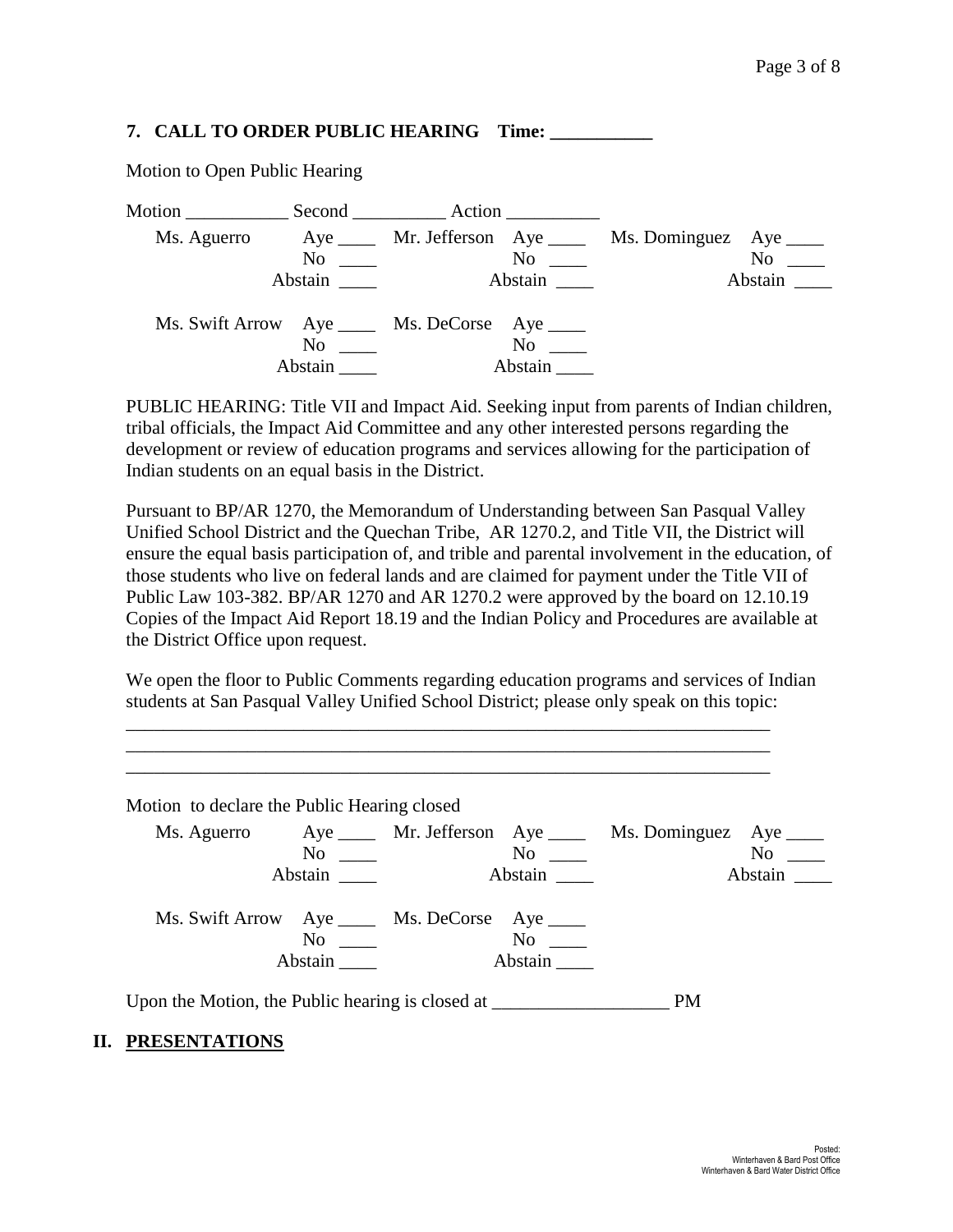### **III. CONSENT ITEMS**

- 1. Travel/Training: Dealing with Difficult People
- 2. Training/Travel: 2020 National Counseling Leadership
- 3. Travel/Training: 32nd Annual Paraeducator Conference
- 4. Field Trip: 2020 Arizona Renaissance Festival  $7<sup>th</sup>$  Grade Trip
- 5. Sports: Out of State Travel
- 6. Release Time for Cyndee Miller for Travel/Training: Native Youth Community Projects (NYCP) Program Directors Meeting and Program Development Covening
- 7. Field Trip: MS Perfect Attendance to Harkins Yuma Palms Theater
- 8. Field Trip: UNITY Midyear Leadership Conference
- 9. Surplus Sale 02/21/2020
- 10. Travel/Training: Capturing Kids' Hearts 1

| Motion $\qquad \qquad$ |                                                                  | Second Action |                      |                                                            |                      |
|------------------------|------------------------------------------------------------------|---------------|----------------------|------------------------------------------------------------|----------------------|
| Ms. Aguerro            | No                                                               |               | $No \ \_$            | Aye ______ Mr. Jefferson Aye _____ Ms. Dominguez Aye _____ | $No \t —$<br>Abstain |
|                        | Ms. Swift Arrow Aye _____ Ms. DeCorse Aye _____<br>No<br>Abstain |               | $No \t —$<br>Abstain |                                                            |                      |

## **IV. MONTHLY REPORTS**

- 1. San Pasqual Teachers Association (SPTA) Ms. Leah Buchanan
- 2. California School Employees Association (CSEA) Ms. Airam Hernandez
- 3. Special Education Dr. Thien Hoang, Written Report
- 4. Elementary School Mr. Ruben Gonzalez, Written Report
- 5. High School Mr. Juan Morales, Written Report
- 6. Technology Mr. Jesse Moe
- 7. Transportation Mr. Jimmy Evaro
- 8. Facilities and Operations Mr. Jorge Munoz
- 9. Business Services Ms. Kish Curtis
- 10. Superintendent/Bill Manes-Adult Education Principal Ms. Rauna Fox
	- a. LCAP update
- 11. School Board

#### **V. UNFINISHED BUSINESS**

#### **VI. INFORMATION ITEMS**

1. SRO contract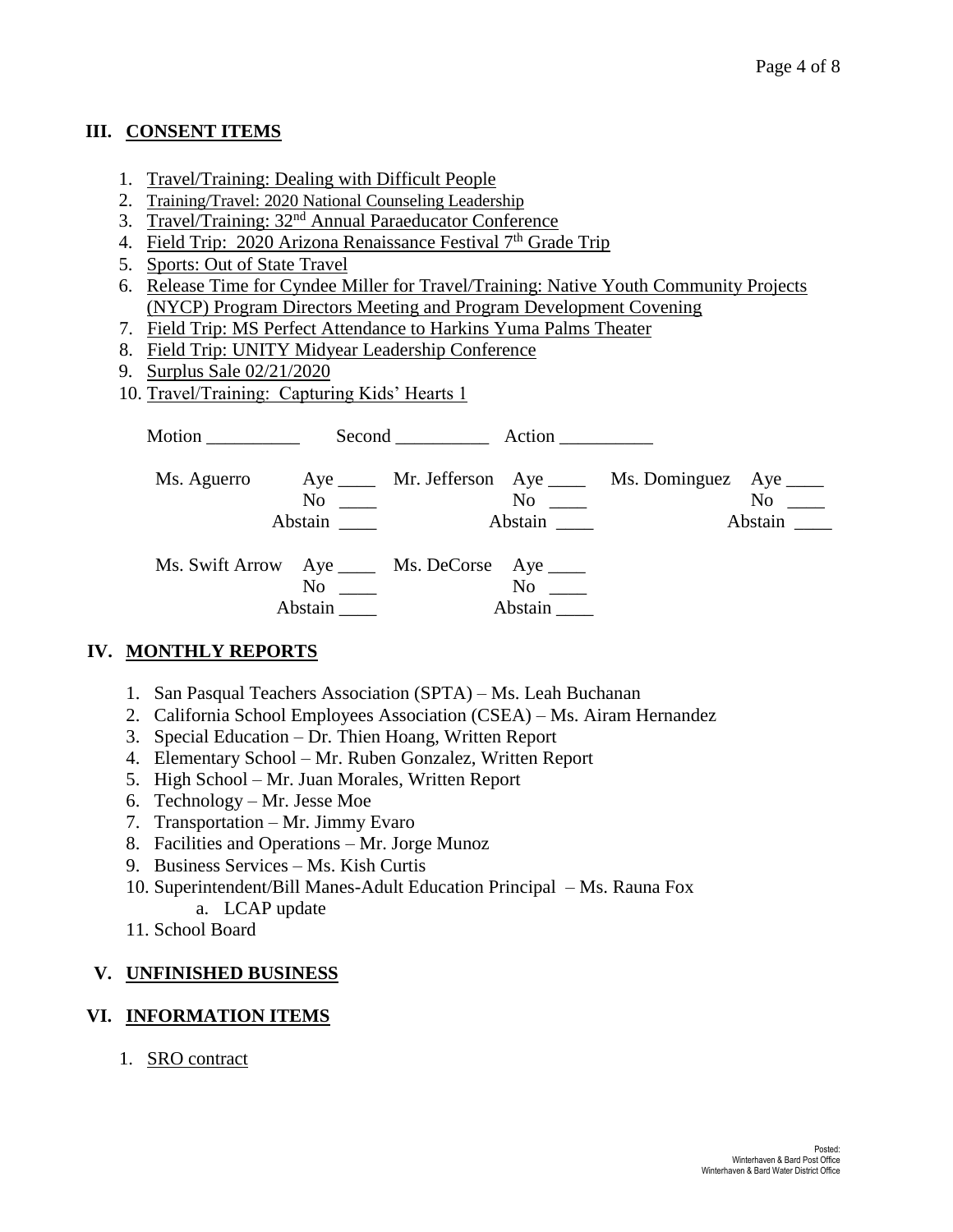# **VII. NEW BUSINESS**

| 1. District Wide Safety Plan                                                                                                   |                                    |                                            |                                                            |                                                                               |                          |
|--------------------------------------------------------------------------------------------------------------------------------|------------------------------------|--------------------------------------------|------------------------------------------------------------|-------------------------------------------------------------------------------|--------------------------|
| Motion Second Record Action                                                                                                    |                                    |                                            |                                                            |                                                                               |                          |
|                                                                                                                                | Abstain _______                    |                                            |                                                            | Ms. Aguerro Aye _____ Mr. Jefferson Aye _____ Ms. Dominguez Aye _____         | $No \ \_$<br>Abstain     |
| Ms. Swift Arrow Aye _____ Ms. DeCorse Aye ____                                                                                 | Abstain                            | No<br>Stain No<br>Abstain No<br>Abstain No |                                                            |                                                                               |                          |
| 2. Increase to the San Pasqual Valley USD Certificated Salary Schedules SY 2020-2021,<br>2021-2022, and 2022-2023              |                                    |                                            |                                                            |                                                                               |                          |
| Motion Second Record Action                                                                                                    |                                    |                                            |                                                            |                                                                               |                          |
|                                                                                                                                |                                    |                                            |                                                            | Ms. Aguerro Aye ____ Mr. Jefferson Aye ____ Ms. Dominguez Aye ____<br>Abstain | $No \_$                  |
| Ms. Swift Arrow Aye _____ Ms. DeCorse Aye ____                                                                                 | $No \ \_$<br>Abstain               |                                            |                                                            |                                                                               |                          |
| 3. Increase to the San Pasqual Valley USD Certificated Management Salary Schedules SY's<br>2020-2021, 2021-2022, and 2022-2023 |                                    |                                            |                                                            |                                                                               |                          |
| Motion Second Action                                                                                                           |                                    |                                            |                                                            |                                                                               |                          |
|                                                                                                                                | $No \ \_$<br>Abstain $\frac{ }{ }$ |                                            |                                                            | Ms. Aguerro Aye ____ Mr. Jefferson Aye ____ Ms. Dominguez Aye ____            | $No \_$<br>No<br>Abstain |
| Ms. Swift Arrow Aye _____ Ms. DeCorse Aye ____                                                                                 | $No \ \_$                          |                                            | $\overline{\text{No}}$ $\overline{\phantom{0}}$<br>Abstain |                                                                               |                          |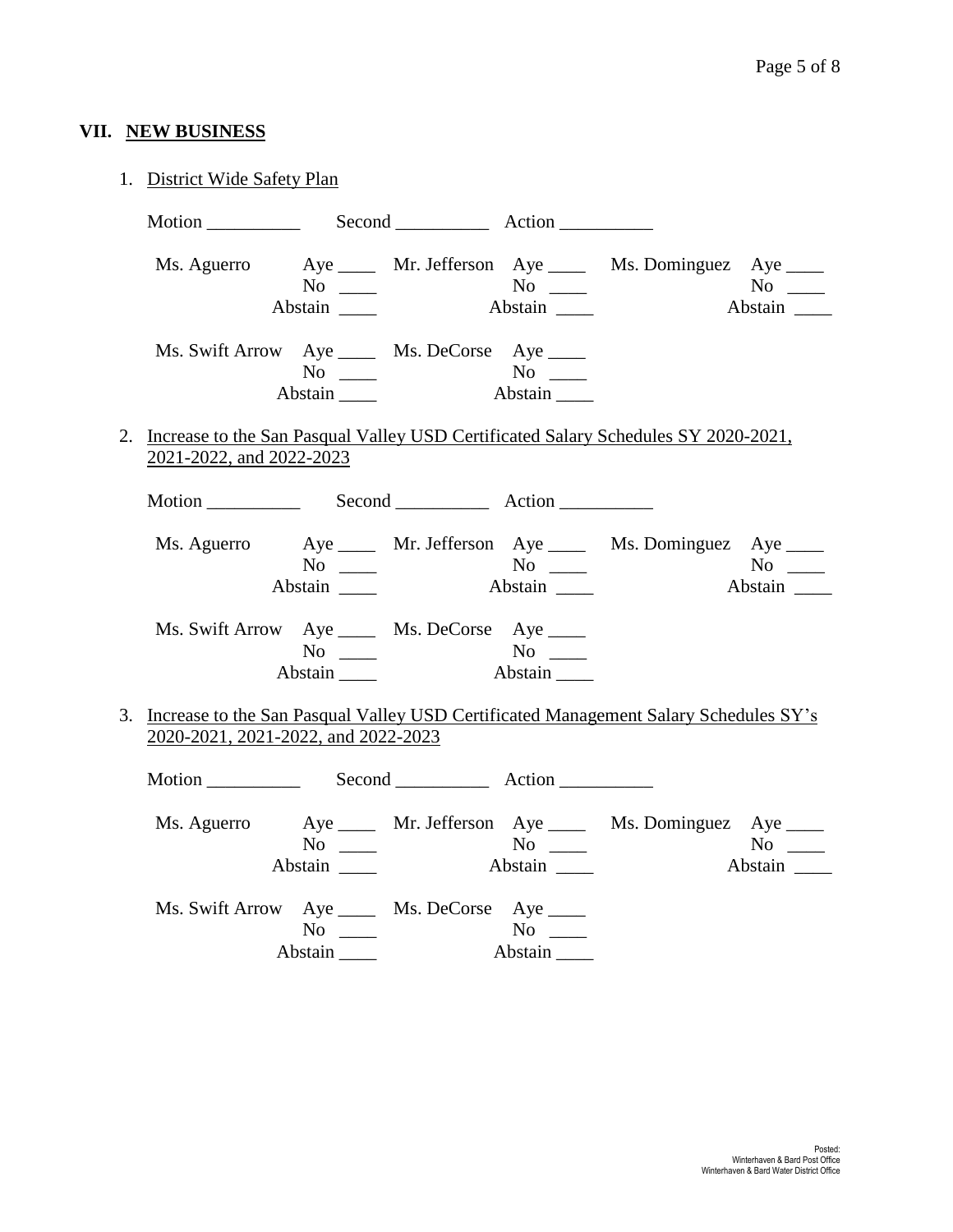| 4. Increase to the San Pasqual Valley Middle School Coaches \$180.00 Per Week                                                                                                                      |                      |           |                      |  |                      |
|----------------------------------------------------------------------------------------------------------------------------------------------------------------------------------------------------|----------------------|-----------|----------------------|--|----------------------|
|                                                                                                                                                                                                    |                      |           |                      |  |                      |
| Ms. Aguerro Aye _____ Mr. Jefferson Aye _____ Ms. Dominguez Aye ____                                                                                                                               | $No \_$<br>Abstain   |           | $No \_\_$<br>Abstain |  | $No \_$              |
| Ms. Swift Arrow Aye _____ Ms. DeCorse Aye ____                                                                                                                                                     | $No \ \_$<br>Abstain |           | Abstain              |  |                      |
| 5. Memorandum of Understanding Between Quechan Indian Tribe Wellness Center and San<br>Pasqual Valley Unified School District – Middle and High School Students                                    |                      |           |                      |  |                      |
|                                                                                                                                                                                                    |                      |           |                      |  |                      |
| Ms. Aguerro Aye _____ Mr. Jefferson Aye _____ Ms. Dominguez Aye ____                                                                                                                               | $No \ \_$            |           |                      |  | $No \ \_$            |
| Ms. Swift Arrow Aye _____ Ms. DeCorse Aye ____                                                                                                                                                     | $No \ \_$            |           | Abstain              |  |                      |
| 6. Updated: 2020-2021 School Calendar                                                                                                                                                              |                      |           |                      |  |                      |
|                                                                                                                                                                                                    |                      |           |                      |  |                      |
| Ms. Aguerro Aye _____ Mr. Jefferson Aye _____ Ms. Dominguez Aye ____                                                                                                                               | No $\qquad$          |           |                      |  | $No \ \_$<br>Abstain |
| Ms. Swift Arrow Aye _____ Ms. DeCorse Aye ____                                                                                                                                                     | $No \ \_$<br>Abstain |           | Abstain              |  |                      |
| 7. Ratification: Publication of School Accountability Report Card Reported Using Data from<br>2018-19 School Year Published During 2019-20: SPVES, SPVMS, SPVHS, SPVA, and Bill<br><b>Manes HS</b> |                      |           |                      |  |                      |
|                                                                                                                                                                                                    |                      |           |                      |  |                      |
| Ms. Aguerro Aye _____ Mr. Jefferson Aye ____ Ms. Dominguez Aye ____                                                                                                                                | $No \ \_$<br>Abstain |           | $No \ \_$<br>Abstain |  | $No \_$<br>Abstain   |
| Ms. Swift Arrow Aye _____ Ms. DeCorse Aye ____                                                                                                                                                     |                      | $No \ \_$ | $No \ \_$            |  |                      |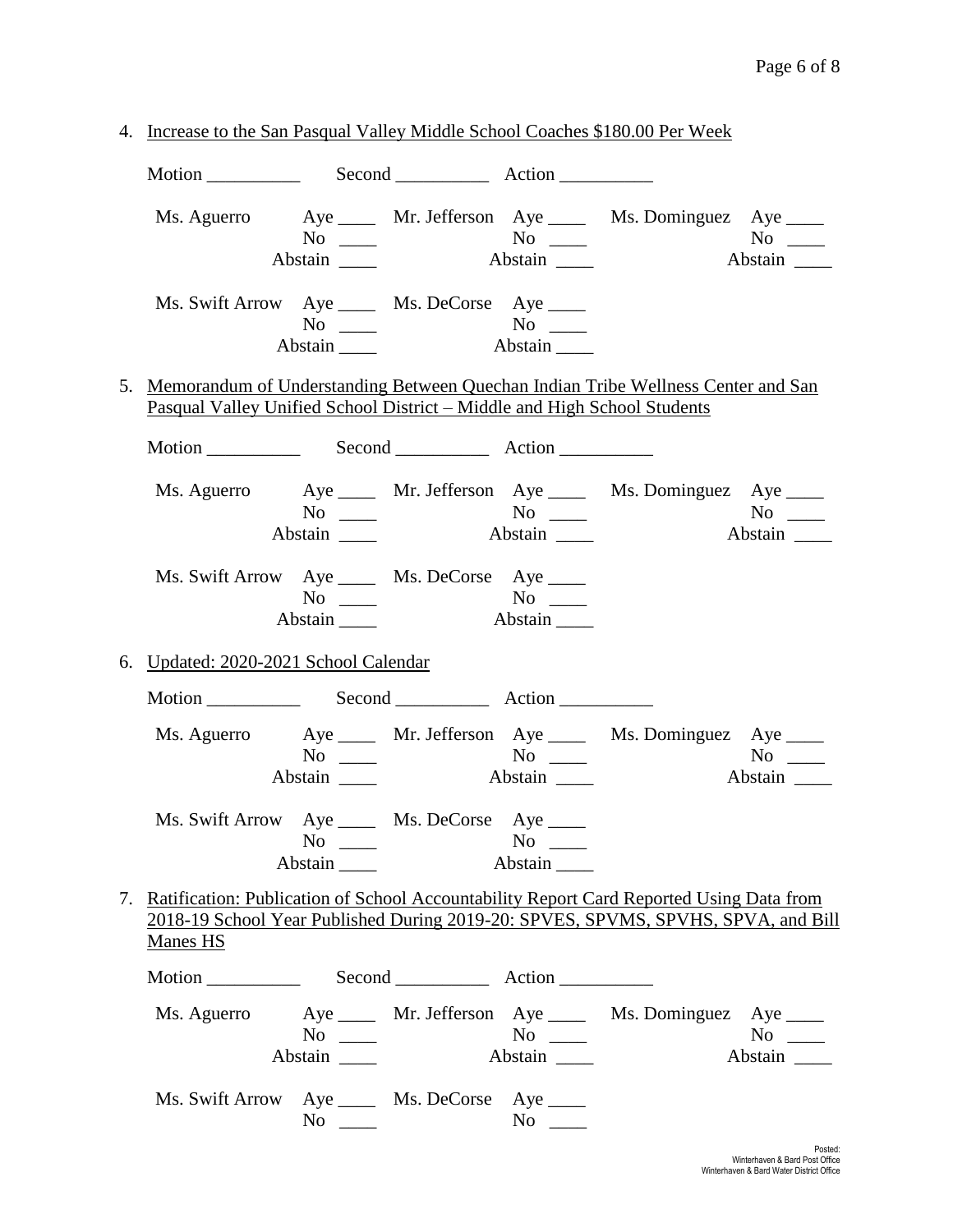|  |                                                          | Abstain                                                              |                                           | Abstain              |                                                                                   |                      |
|--|----------------------------------------------------------|----------------------------------------------------------------------|-------------------------------------------|----------------------|-----------------------------------------------------------------------------------|----------------------|
|  |                                                          |                                                                      |                                           |                      | 8. Board Member Compensation for Members Absent During Board Meetings in February |                      |
|  | Motion Second Action                                     | Abstain _______                                                      | $No \_\_\_\_$ No $\_\_\_\_\_\$<br>Abstain |                      | Ms. Aguerro Aye ____ Mr. Jefferson Aye ____ Ms. Dominguez Aye ____                | $No \ \_$<br>Abstain |
|  |                                                          | Ms. Swift Arrow Aye _____ Ms. DeCorse Aye ____<br>$No \_$<br>Abstain |                                           | Abstain              |                                                                                   |                      |
|  | VIII. BOARD COMMENTS                                     |                                                                      |                                           |                      |                                                                                   |                      |
|  | IX. ITEMS FOR FUTURE AGENDA                              |                                                                      |                                           |                      |                                                                                   |                      |
|  |                                                          |                                                                      |                                           |                      |                                                                                   |                      |
|  | 2. $\qquad \qquad$                                       |                                                                      | 4.                                        |                      |                                                                                   |                      |
|  | X. CLOSED SESSION                                        |                                                                      |                                           |                      |                                                                                   | Time: P.M.           |
|  |                                                          |                                                                      |                                           |                      |                                                                                   |                      |
|  |                                                          | $No \_$<br>Abstain _______                                           |                                           | Abstain              | Ms. Aguerro Aye ____ Mr. Jefferson Aye ____ Ms. Dominguez Aye ____                | Abstain              |
|  |                                                          | Ms. Swift Arrow Aye _____ Ms. DeCorse Aye ____<br>$No \_$<br>Abstain |                                           | $No \ \_$<br>Abstain |                                                                                   |                      |
|  | 1. STUDENT MATTERS – Pursuant to Education Code 48918    |                                                                      |                                           |                      |                                                                                   |                      |
|  |                                                          | a. $JFZ6000699 - clear record$                                       |                                           |                      |                                                                                   |                      |
|  | 2. PERSONNEL MATTERS - Pursuant to Government Code 54957 |                                                                      |                                           |                      |                                                                                   |                      |
|  | XI. RECONVENE                                            |                                                                      |                                           |                      |                                                                                   | <b>Time:</b> P.M.    |
|  |                                                          |                                                                      |                                           |                      |                                                                                   |                      |
|  |                                                          | $No \ \_$<br>Abstain                                                 |                                           | $No \ \_$<br>Abstain | Ms. Aguerro Aye ____ Mr. Jefferson Aye ____ Ms. Dominguez Aye ____                | $No \_$<br>Abstain   |
|  |                                                          | Ms. Swift Arrow Aye _____ Ms. DeCorse Aye ____<br>$No \_\_$          |                                           | $No \ \_$            |                                                                                   | Posted               |